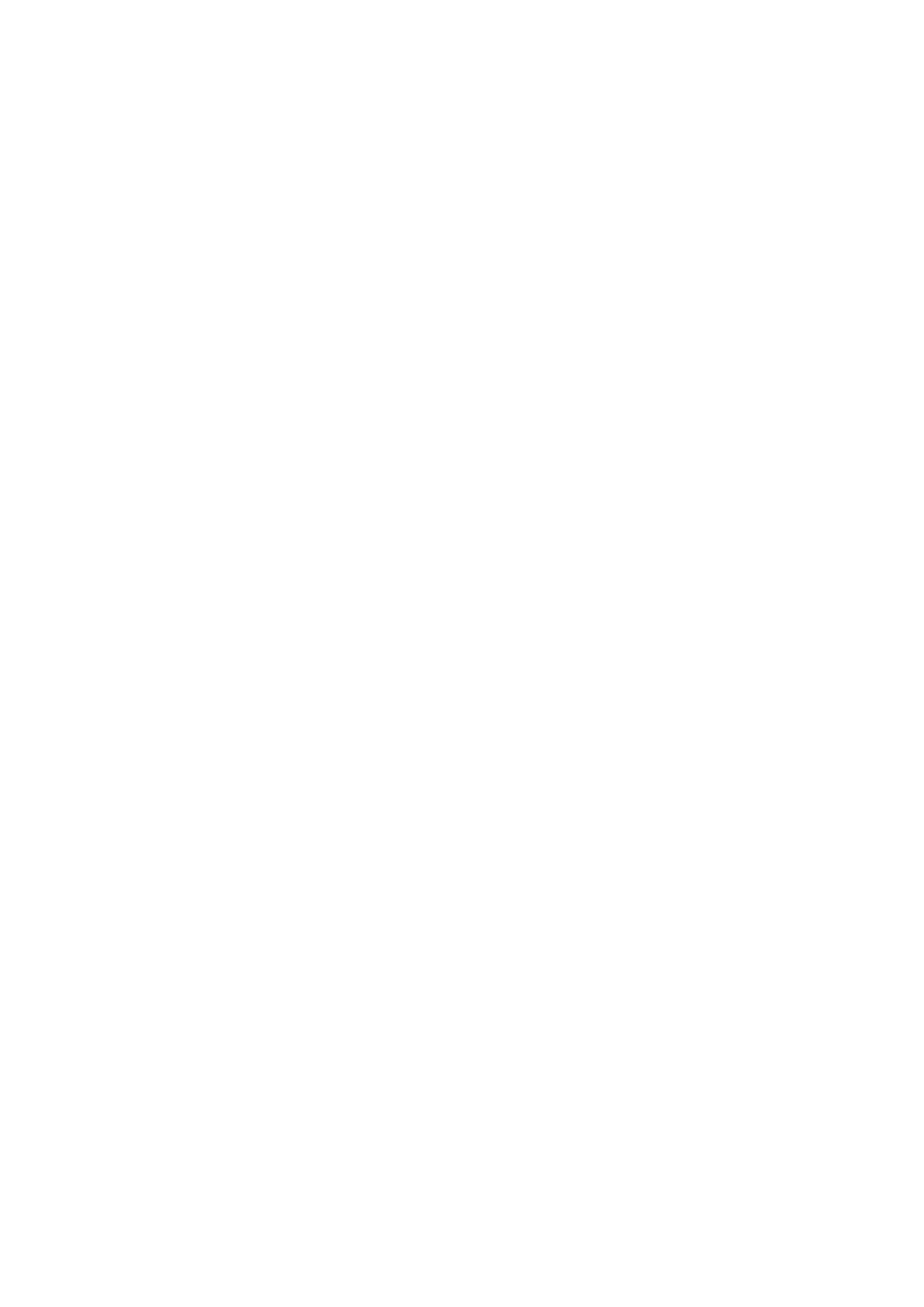#### **Explanatory note regarding the reporting date change**

As announced on 21 February 2013, Buru has changed its financial year end from 30 June to 31 December, effective from 1 July 2013. Buru reported in respect of the twelve month financial year ended 30 June 2013 on 8 October 2013, and in respect of the 6 month period ended 31 December 2013 on 21 March 2014. Normal half and full year reporting periods will follow (for example, Buru will report its half year results for the six month period ending 30 June and its full year results for the 12 month period ending 31 December).

#### **BUSINESS**

#### A. CONSIDERATION OF REPORTS

To receive and consider the financial report of the Company, the Directors' report and the Auditor's report for the six month period from 1 July 2013 to 31 December 2013.

Shareholders can view the Company's annual report for the six month period ended 31 December 2013, which contains these reports, in the "Investor Centre" section on the Company's website (http://www.buruenergy.com/asx-announcements/annualreports/).

The Company's auditor, KPMG (**Auditor**), will be present at the Meeting. The Chairman will give Shareholders a reasonable opportunity to ask the Auditor questions relevant to:

- a. the conduct of the audit;
- b. the preparation and content of the Auditor's report;
- c. the accounting policies adopted by the Company in relation to the preparation of the financial statements; and
- d. the independence of the Auditor in relation to the conduct of the audit.

The Chairman will also give the Auditor a reasonable opportunity to answer written questions submitted by Shareholders that are relevant to the content of the Auditor's report or the conduct of the audit. A list of written questions, if any, submitted by Shareholders will be made available at the start of the AGM and any written answer tabled by the Auditor at the AGM will be made available as soon as practicable after the AGM.

#### B. ITEMS OF BUSINESS

*1. Re-election of Mr Graham Riley as Director*

To consider and, if thought fit, pass the following as an ordinary resolution:

*"That Mr Graham Riley, who retires in accordance with the constitution of the Company and being eligible offers himself for reelection, be re-elected as a Director of the Company."*

*2. Adoption of remuneration report*

To consider and, if thought fit, pass the following ordinary resolution:

*"That the Company's remuneration report for the six month period ended 31 December 2013 be adopted."*

Note: The vote on this resolution is advisory only.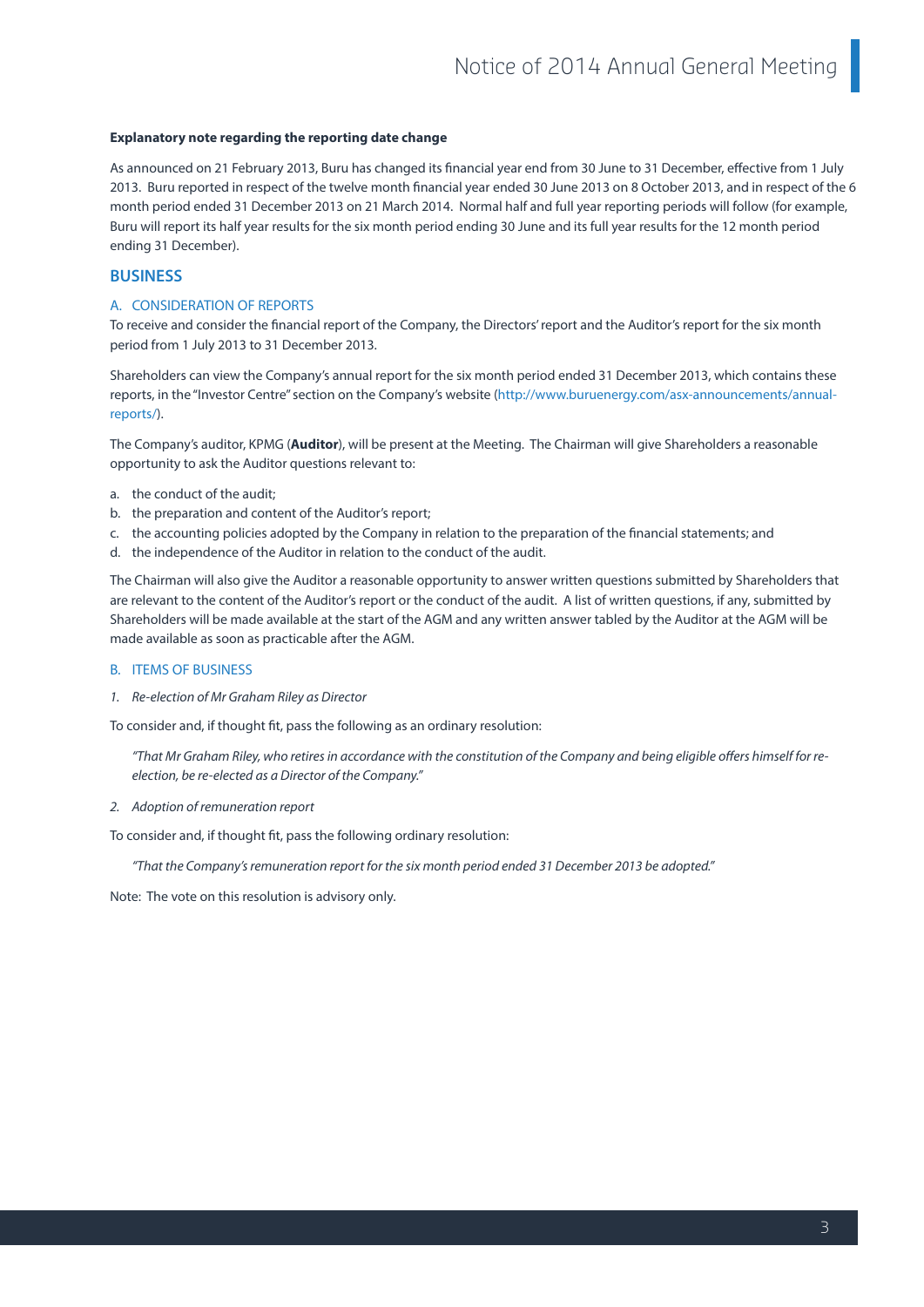#### **Voting Exclusion Statement for Resolution 2**

The Company will disregard any votes cast on Resolution 2 by or on behalf of a member of the key management personnel of the Company's consolidated group (at the date of the Meeting or whose remuneration is included in the remuneration report) (KMP) and any of their closely related parties (such as close family members and any controlled companies), unless the vote is cast:

- a. as proxy for a person entitled to vote in accordance with a direction on the proxy appointment; or
- b. by the Chairman of the Meeting as proxy for a person entitled to vote and the proxy appointment expressly authorises the Chairman of the Meeting to exercise the proxy even if the resolution is connected directly or indirectly with the remuneration of a member of KMP.

By order of the Board

Christopher Bath Company Secretary 17 April 2014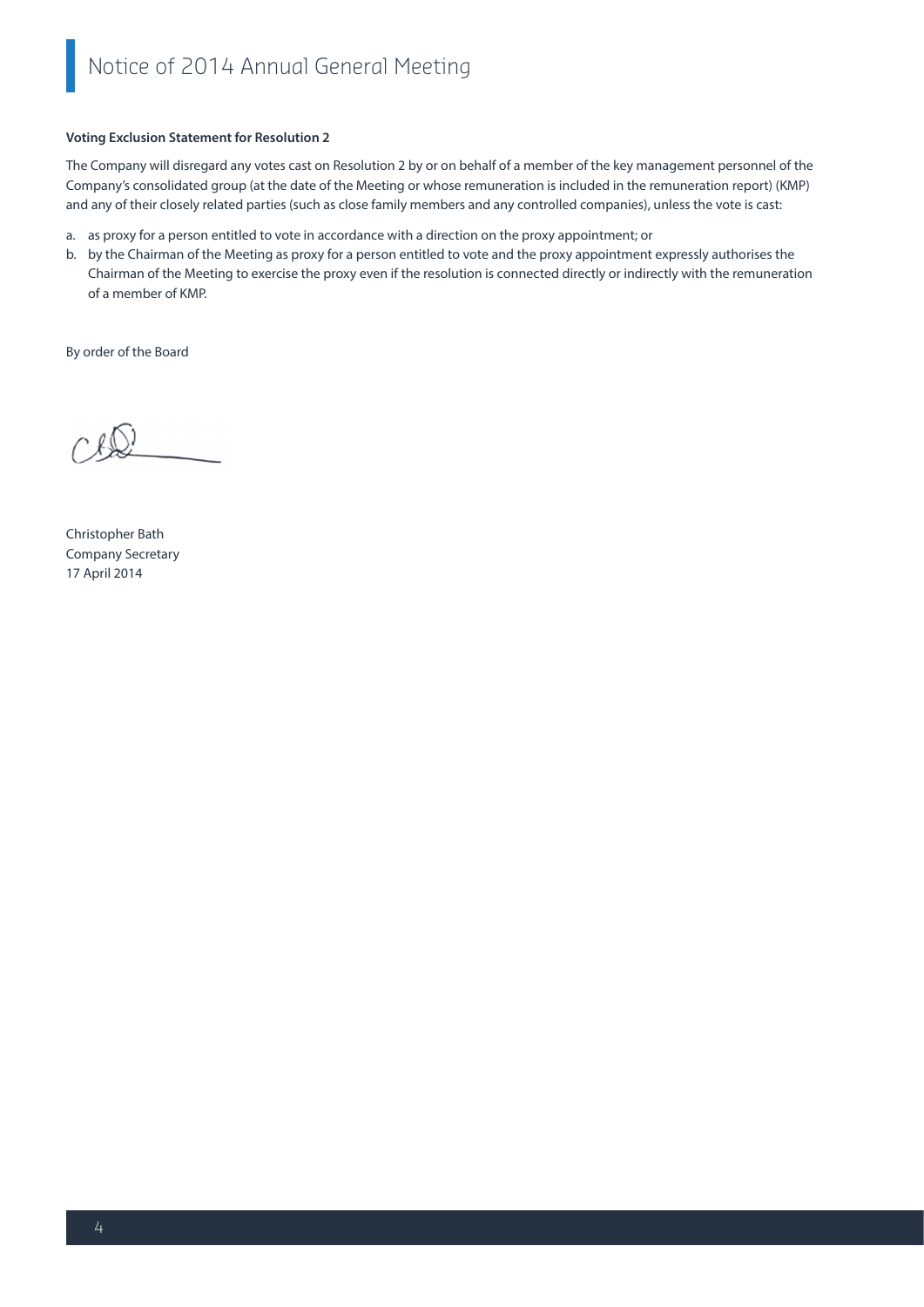### **VOTING AND ATTENDANCE INFORMATION**

The Board has determined that persons who are registered holders of fully paid ordinary shares of the Company (**Shares**) as at 5:00pm (Perth time) on Wednesday, 21 May 2014 will be entitled to attend and vote at the Meeting.

If more than one joint holder of Shares is present at the Meeting (whether personally, by proxy or by attorney or by representative) and tenders a vote, only the vote of the joint holder whose name appears first on the register will be counted.

#### Voting by proxy

If you are a Shareholder entitled to attend and vote at the Meeting, you may appoint an individual or a body corporate as a proxy. A personalised proxy form is included with this Notice of Meeting. A proxy need not be a Shareholder.

If a body corporate is appointed as a proxy, that body corporate must ensure that it appoints a corporate representative in accordance with section 250D of the *Corporations Act 2001* (Cth) (**Corporations Act**) to exercise its powers as proxy at the Meeting.

A Shareholder may appoint up to two proxies and specify the proportion or number of votes each proxy may exercise. If the Shareholder does not specify the proportion or number of votes to be exercised, each proxy may exercise half of the Shareholder's votes.

The Corporations Act provides that if proxy holders vote, they must cast all directed proxies as directed, and any directed proxies which are not voted will automatically default to the Chairman, who must vote the proxies as directed. If the proxy has two or more appointments that specify different ways to vote on the resolution, the proxy must not vote on a show of hands.

The Chairman of the meeting (where appropriately authorised) intends to vote all available undirected proxies in favour of all resolutions.

To be effective, the proxy appointment must be received by the Company no later than 10:30am (Perth time) on Wednesday, 21 May 2014. The following methods of delivery for proxies are specified:

#### Online: Go to www.linkmarketservices.com.au

 Select 'Investor Login' and enter Buru Energy Limited or the ASX code (BRU) in the Issuer name field, your Securityholder Reference Number (SRN) or Holder Identification Number (HIN) (which is shown on the front of your proxy form), postcode and security code which is shown on the screen and click 'Login'. Select the 'Voting' tab and then follow the prompts. You will be taken to have signed your proxy form if you lodge it in accordance with the instructions given on the website.

- By post: Buru Energy Limited C/- Link Market Services Limited Locked Bag A14 Sydney South NSW 1235
- By facsimile: +61 2 9287 0309
- By delivery: Link Market Services Limited 1A Homebush Bay Drive Rhodes NSW 2138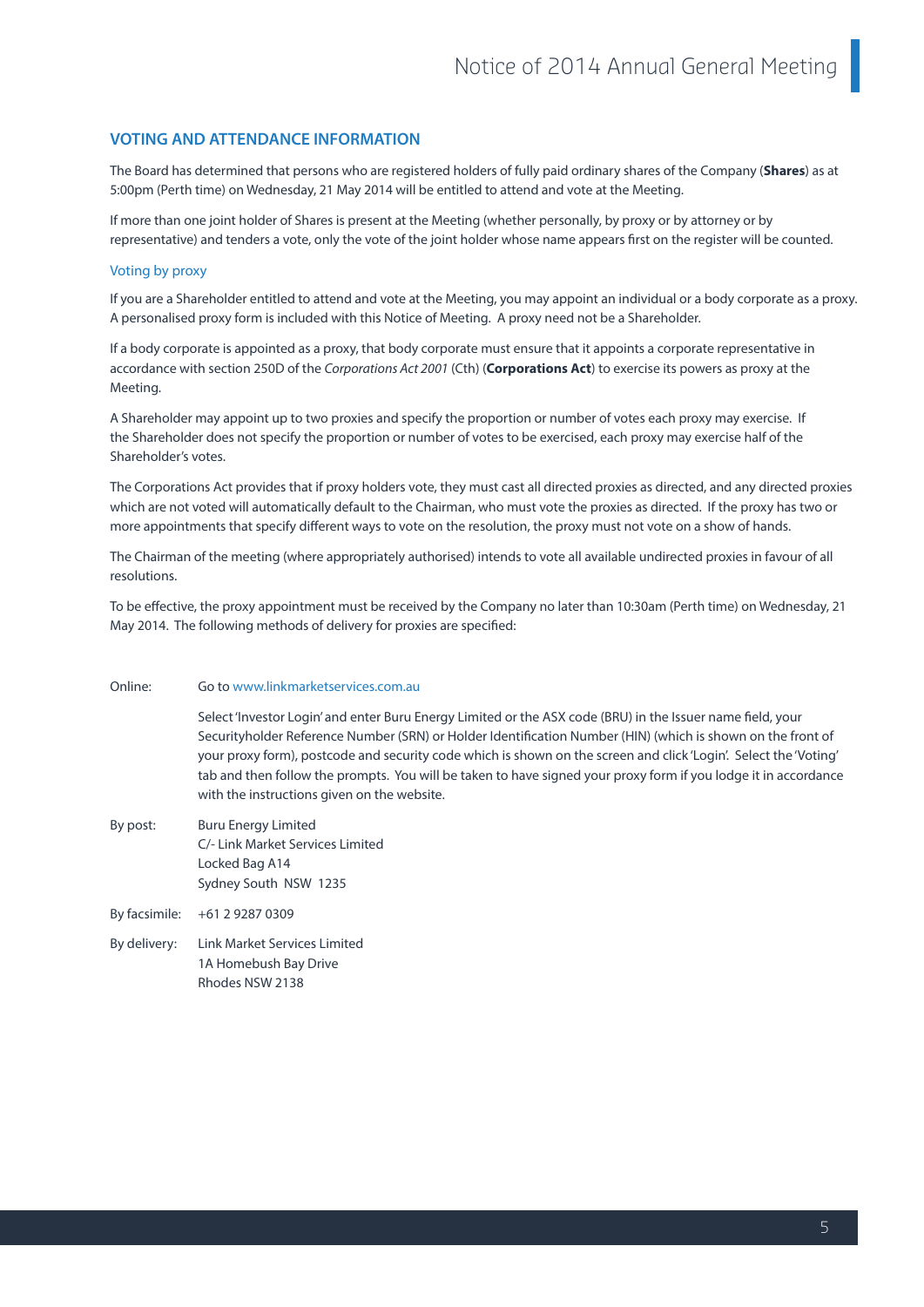#### Voting by attorney

If the proxy form is signed by an attorney, the proxy form and the original power of attorney (or other authority) under which the proxy form is signed (or a certified copy of that power of attorney or other authority) must be received by the Company no later than 10:30am (Perth time) on Wednesday, 21 May 2014.

#### Corporate representatives

A body corporate that is a Shareholder, or that has been appointed as a proxy, is entitled to appoint a person to act as its representative at the Meeting. The appointment of the representative must comply with the requirements under section 250D of the Corporations Act. The representative should bring to the Meeting evidence of his or her appointment as the body corporate's representative, including any authority under which the appointment is signed.

Shareholders can download and fill out the 'Appointment of Corporate Representation' form from the Link website:

http://www.linkmarketservices.com.au/corporate/investorservices/forms.html

#### Attending the meeting

If you attend the Meeting, please bring your personalised proxy form with you to assist with registration. If you do not bring your form with you, you will still be able to attend the meeting but you will need to verify your identity.

#### Shareholder questions

Shareholders will have an opportunity to ask questions and make comments about each resolution as well as the management of the Company.

If you wish to put a relevant question to the Auditor or the Board, and you are not able to attend the AGM, please email your question to the Company Secretary at info@buruenergy.com. To allow time to collate questions and prepare answers, questions must be received by the Company Secretary by 5:00pm (Perth time) on Friday, 16 May 2014.

We will endeavour to respond to as many of the more frequently asked questions as possible at the Meeting. Due to the potential for a large number of questions to be received, we will not be replying on an individual basis.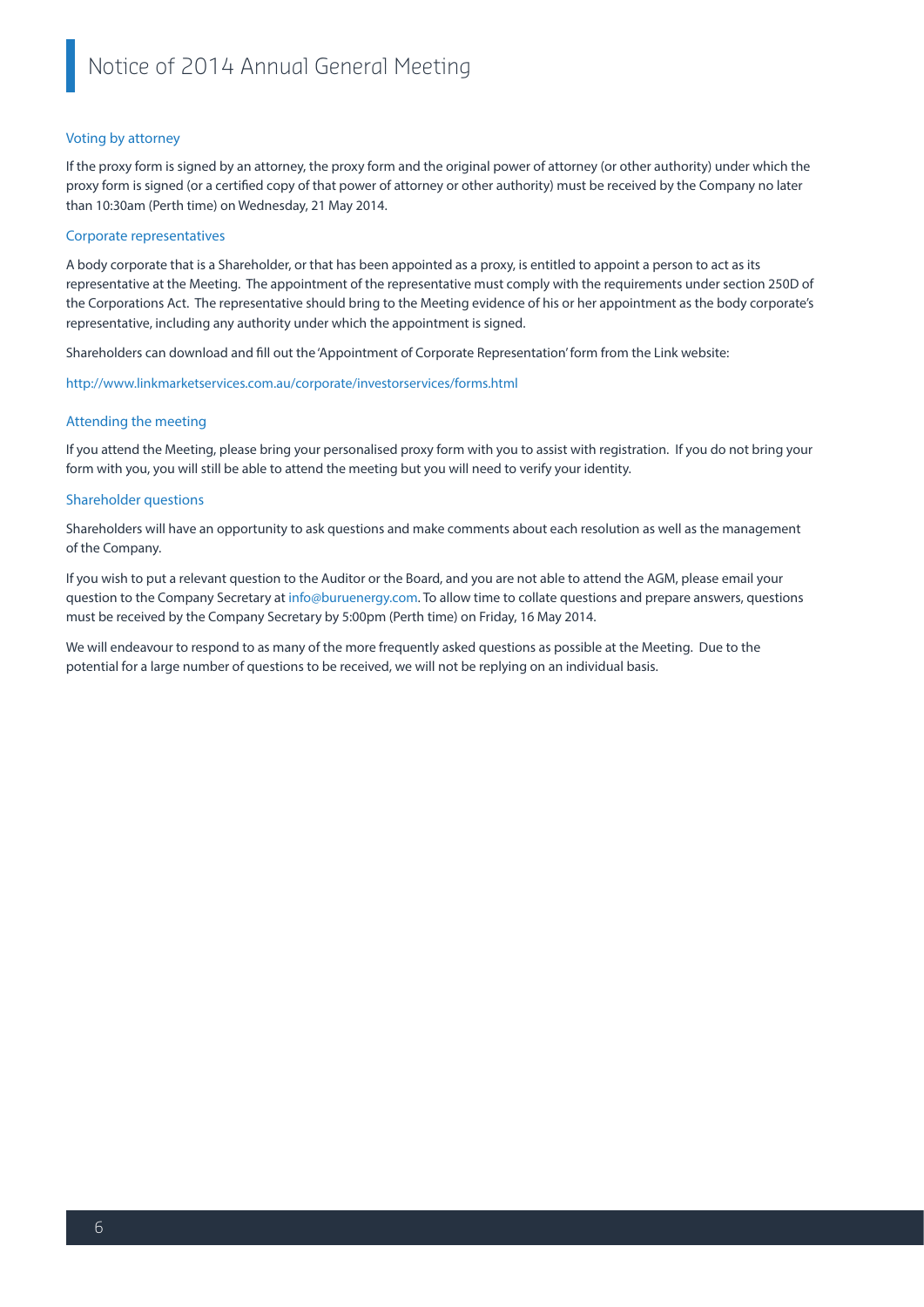### **EXPLANATORY NOTES**

These Explanatory Notes form part of the Notice of Meeting and provide information to Shareholders about the items of business to be conducted at the Meeting.

The Directors recommend that Shareholders read these Explanatory Notes, together with the Notice of Meeting, in its entirety before deciding how to vote in respect of the resolutions.

All of the resolutions to be voted on are ordinary resolutions. In order to be passed, an ordinary resolution requires a simple majority of votes cast by Shareholders entitled to vote on the resolution.

#### 1. Re-election of Mr Graham Riley as Director

Mr Graham Riley retires as required by article 9.3(a) of the Company's constitution and, being eligible, offers himself for reelection as a Director of the Company. Mr Riley holds office until the conclusion of the AGM, and if re-elected, he will continue to be a Director.

Mr Riley is a qualified legal practitioner having gained his Bachelor of Law and Bachelor of Jurisprudence Degrees. After 10 years of legal practice as a partner of a commercial firm in Perth, he resigned to pursue private interests in the resources and exploration sector. Graham has been responsible for the foundation and growth of a number of petroleum and mining companies. He is currently the chairman of Entek Energy Limited. Prior to their takeovers, he was the chairman of Giralia Resources NL from 1998 until March 2011 and of Red Hill Iron Limited from 2005 to 2008. He is currently a Non-Executive Director of Gascoyne Resources Limited. He was a Non-Executive Director of Adelphi Energy Limited from 2005 until 2010, ARC Energy Limited from 1993 to 2005 and Target Energy Limited from 2011 to 2012.

Mr Riley is a member of the Company's Audit and Risk Committee and the Remuneration and Nomination Committee. He has been a Director since May 2008 and was appointed Chairman in March 2009.

**Directors' recommendation:** The Board (other than Mr Riley whose re-election is the subject of Resolution 1) recommends that Shareholders vote in favour of this resolution re-electing Mr Riley as a Director.

#### 2. Adoption of remuneration report

Section 250R(2) of the Corporations Act requires a resolution that the Company's remuneration report be adopted must be voted on.

The remuneration report describes the Company's remuneration policy for non-executive Directors, executive Directors and senior executives. The remuneration report is set out from page 33 of the Company's report for the six month period ended 31 December 2013, which can be viewed in the "Investor Centre" section on the Company's website (http://www.buruenergy.com/ asx-announcements/annual-reports/). The Chairman will give Shareholders a reasonable opportunity to ask questions about or make comments on the remuneration report.

Section 250R(3) of the Corporations Act provides that the vote on the remuneration report is advisory only and does not bind the Directors or the Company. However, the Board will take into consideration the outcome of voting on this resolution when assessing the remuneration policy in the future.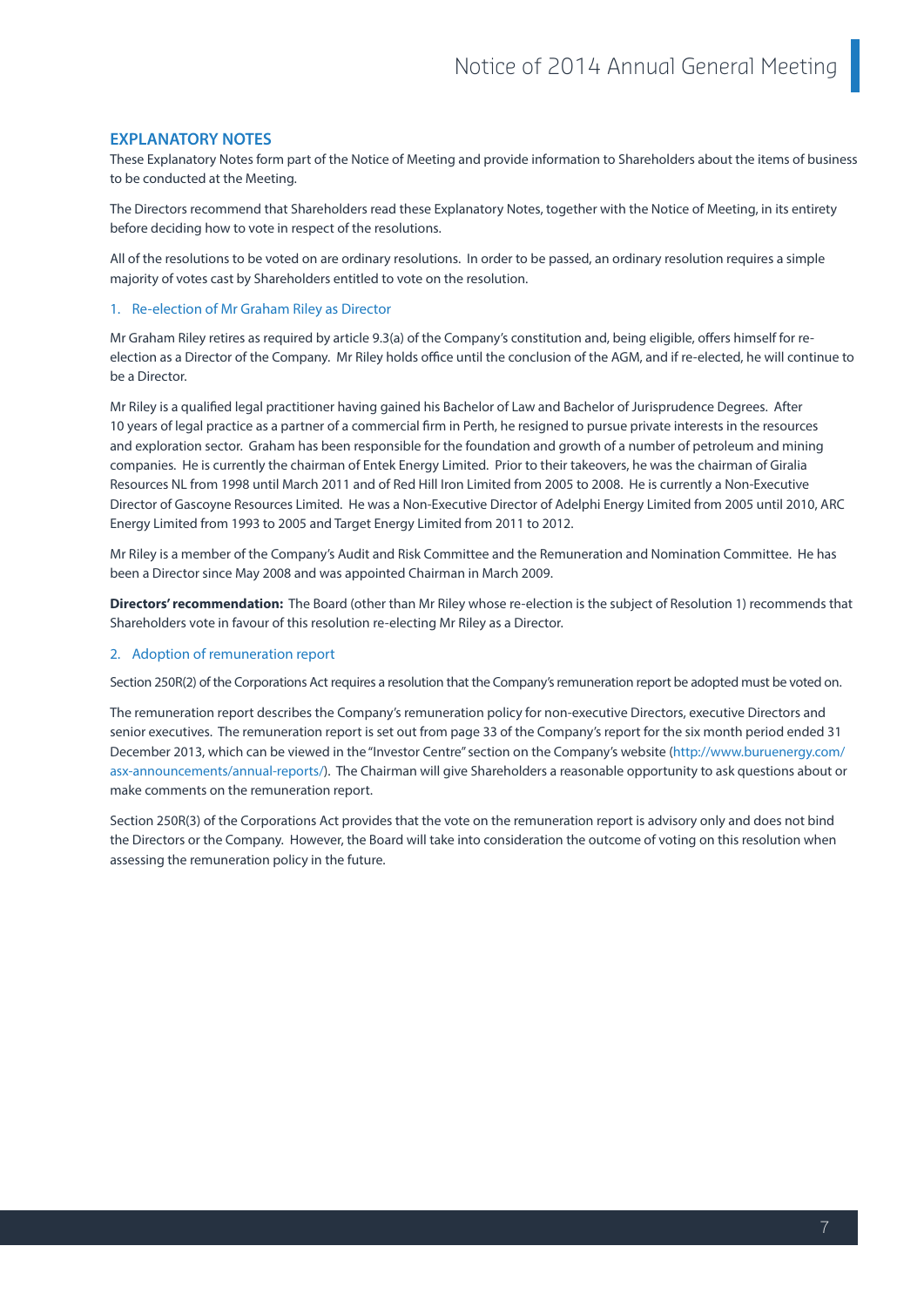

buruenergy.com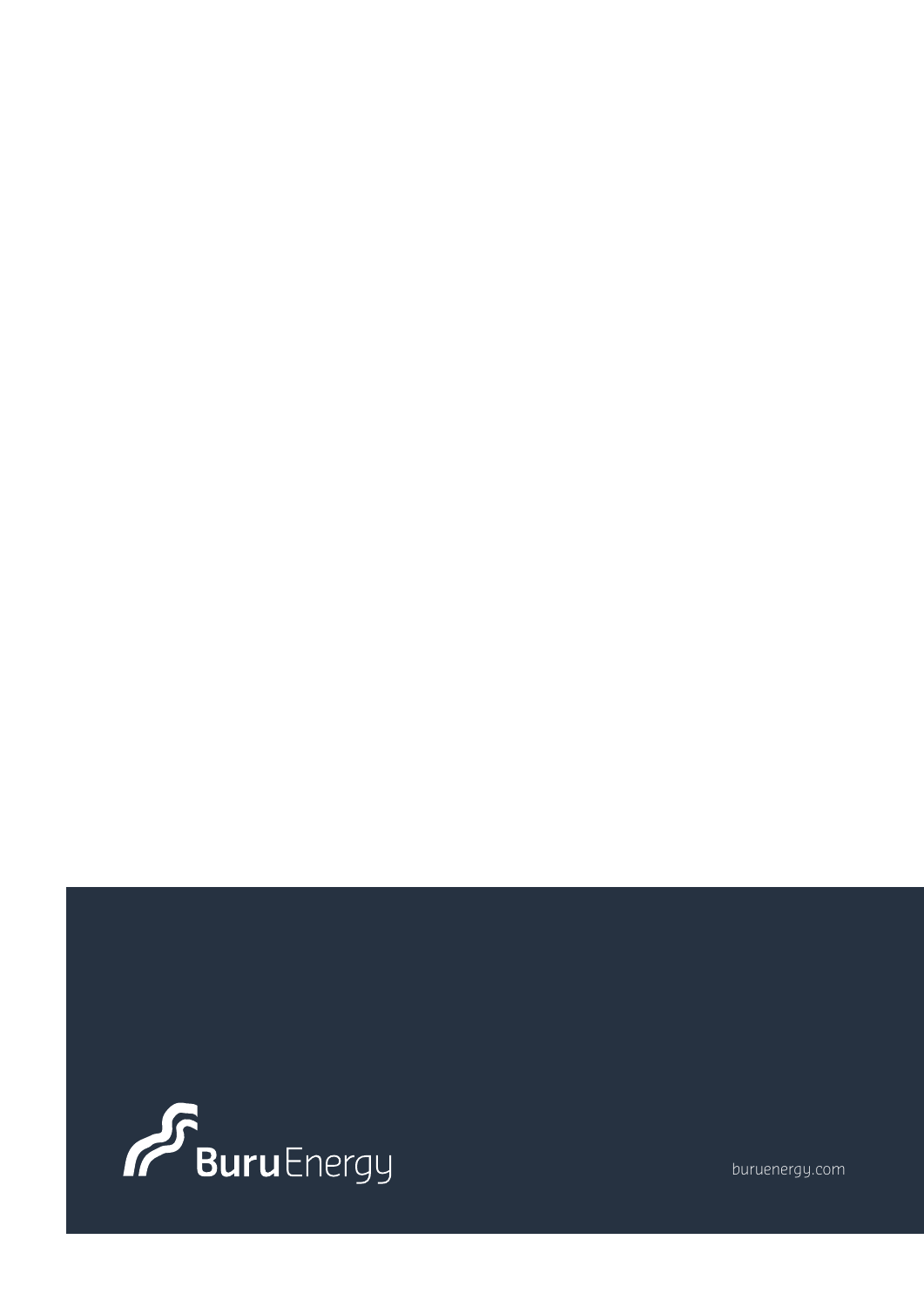

# **LODGE YOUR VOTE**

**ONLINE www.linkmarketservices.com.au**

 **By mail:** Buru Energy Limited C/- Link Market Services Limited Locked Bag A14 Sydney South NSW 1235 Australia

**B** By fax: +61 2 9287 0309

**All enquiries to: Telephone:** +61 1800 810 859

# **SECURITYHOLDER VOTING FORM**

I/We being a member(s) of Buru Energy Limited and entitled to attend and vote hereby appoint:

| STEP 1                                                                                                                                                                                                                                                                                                                                                                                                                                                                                                                                                                                                                                                                                                                                                                                                                                                        | <b>APPOINT A PROXY</b>                                                                                                                                                                                                                                                                                                |  |
|---------------------------------------------------------------------------------------------------------------------------------------------------------------------------------------------------------------------------------------------------------------------------------------------------------------------------------------------------------------------------------------------------------------------------------------------------------------------------------------------------------------------------------------------------------------------------------------------------------------------------------------------------------------------------------------------------------------------------------------------------------------------------------------------------------------------------------------------------------------|-----------------------------------------------------------------------------------------------------------------------------------------------------------------------------------------------------------------------------------------------------------------------------------------------------------------------|--|
| the Chairman<br>of the Meeting<br>(mark box)                                                                                                                                                                                                                                                                                                                                                                                                                                                                                                                                                                                                                                                                                                                                                                                                                  | <b>OR</b> if you are <b>NOT</b> appointing the Chairman of the Meeting as your proxy,<br>please write the name of the person or body corporate (excluding the<br>registered security holder) you are appointing as your proxy. I/we appoint<br>the Chairman of the Meeting as an alternate proxy to the person named. |  |
| If no person/body corporate is named, the Chairman of the Meeting, is appointed as my/our proxy to act generally at the meeting and<br>to vote for me/us on my/our behalf in accordance with the following directions (or otherwise, to the extent permitted by law, as the<br>proxy sees fit) at the Annual General Meeting of the Company to be held at 10:30am (Perth time) on Friday, 23 May 2014, at Perth<br>Exhibition and Convention Centre, 21 Mounts Bay Road, Perth and at any adjournment or postponement of the meeting. I/we<br>expressly authorise the Chairman of the Meeting to exercise my/our proxy even if the resolution is connected directly or indirectly with<br>the remuneration of a member of the key management personnel.<br>The Chairman of the Meeting intends to vote undirected proxies in favour of all items of business. |                                                                                                                                                                                                                                                                                                                       |  |

**Proxies will only be valid and accepted by the Company if they are signed and received no later than 48 hours before the meeting.** Please read the voting instructions overleaf before marking any boxes with an  $\chi$ 

| STEP 2                                                               | <b>VOTING DIRECTIONS</b>                                                              |                                                                                                                                       |
|----------------------------------------------------------------------|---------------------------------------------------------------------------------------|---------------------------------------------------------------------------------------------------------------------------------------|
| <b>Resolution 1</b><br>Re-election of Mr Graham Riley as<br>Director | Against Abstain*<br>For                                                               |                                                                                                                                       |
| <b>Resolution 2</b><br>Adoption of remuneration report               |                                                                                       |                                                                                                                                       |
|                                                                      |                                                                                       |                                                                                                                                       |
|                                                                      |                                                                                       |                                                                                                                                       |
| $\vert \mathbb{G} \vert$                                             | poll and your votes will not be counted in computing the required majority on a poll. | If you mark the Abstain box for a particular Item, you are directing your proxy not to vote on your behalf on a show of hands or on a |
| STEP <sub>3</sub>                                                    | SIGNATURE OF SECURITYHOLDERS - THIS MUST BE COMPLETED                                 |                                                                                                                                       |
| Securityholder 1 (Individual)                                        | Joint Securityholder 2 (Individual)                                                   | Joint Securityholder 3 (Individual)                                                                                                   |

\*BRU PRIN 1991 – PRIN 1991 – PRIN 1992 – PRIN 1992 – PRIN 1992 – PRIN 1992 – PRIN 1992 – PRIN 1992 – PRIN 1992<br>Demografia

Sole Director and Sole Company Secretary Director/Company Secretary (Delete one) Director

This form should be signed by the securityholder. If a joint holding, either securityholder may sign. If signed by the securityholder's attorney, the power of attorney must have been previously noted by the registry or a certified copy attached to this form. If executed by a company, the form must be executed in accordance with the company's constitution and the *Corporations Act 2001* (Cth).

**BRU PRX401R**